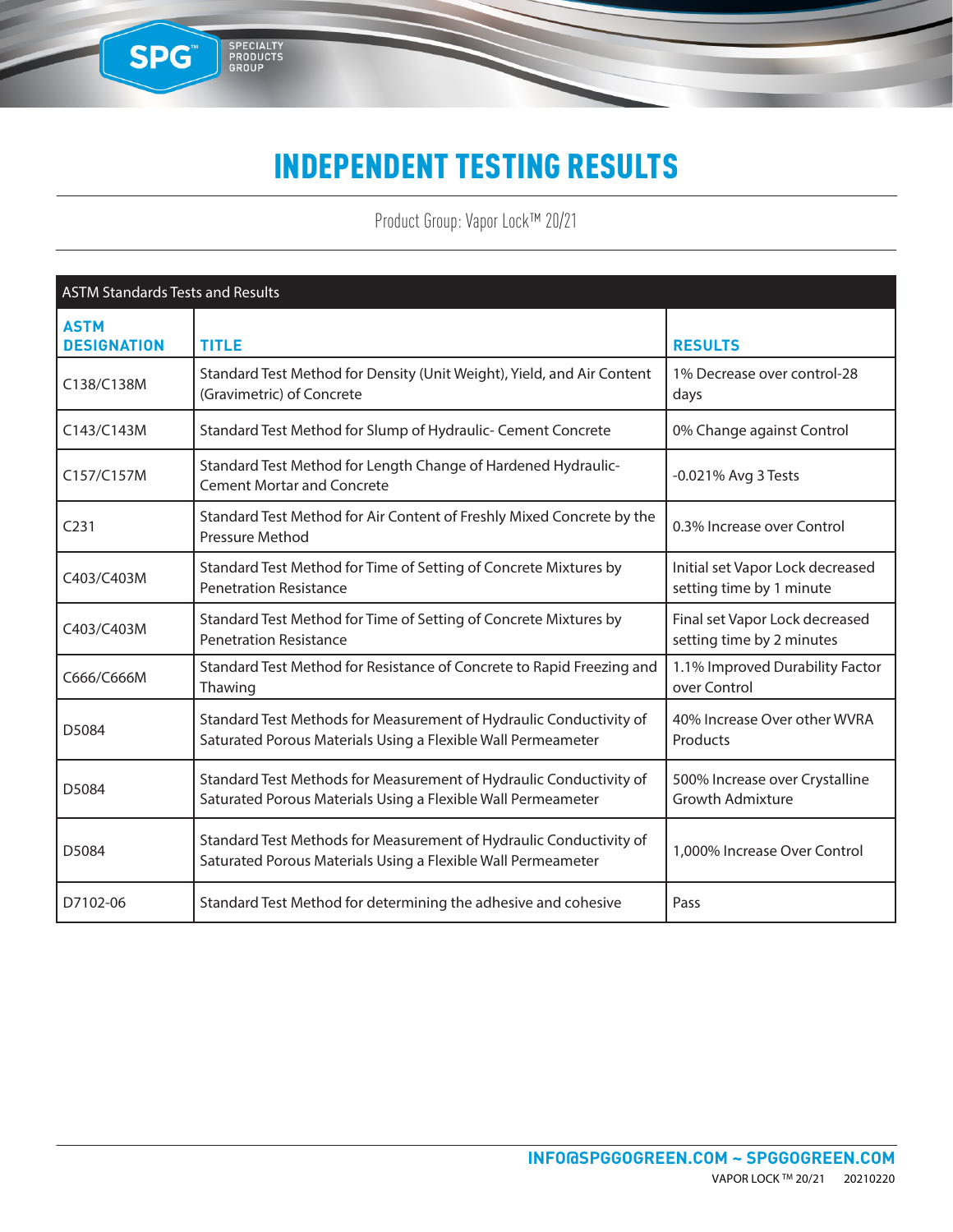# REPORT OF RESULTS FOR CONCRETE PERMEABILITY TESTING

SPG<sup>®</sup>

SPECIALTY<br>PRODUCTS<br>GROUP

Product: Vapor Lock Testing Program • TEC Services Project No: TEC • 16-1345 TEC Services Laboratory No: 17-124

| Table 1 - Concrete Theoretical Mix Designs and Plastic Properties |           |                                  |                          |                  |  |  |
|-------------------------------------------------------------------|-----------|----------------------------------|--------------------------|------------------|--|--|
|                                                                   |           | <b>MIX PROPORTIONS (LBS/YDS)</b> |                          |                  |  |  |
| <b>MATERIAL</b>                                                   |           | 17-124-C (Control Mix)           | 17-124-V (Vapor Lock)    | 17-124-E (Other) |  |  |
| Lehigh Type I/II Cement                                           |           | 611                              | 611                      | 611              |  |  |
| Vulcan - Lithonia Quarry #57                                      |           | 1,720                            | 1,720                    | 1,720            |  |  |
| Lambert Sand                                                      |           | 1,248                            | 1,248                    | 1,248            |  |  |
| Water                                                             |           | 324                              | 321                      | 320              |  |  |
| Total                                                             |           | 3,903<br>3,900                   |                          | 3,899            |  |  |
| Designed Air Content (%)                                          |           | 2.0                              | 2.0                      | 2.0              |  |  |
| Designed Unit Weight (pcf)                                        |           | 144.56<br>144.43<br>144.41       |                          |                  |  |  |
| <b>ADMIXTURES</b>                                                 | <b>GS</b> | <b>ADMIXTURE DOSAGE</b>          |                          |                  |  |  |
| Vapor Lock™ (oz/yd)                                               | 1.085     |                                  | 61.1                     |                  |  |  |
| Other (oz/yd)                                                     | 0.7       | $\overline{\phantom{a}}$         | $\overline{\phantom{a}}$ | 64.6             |  |  |
| <b>PLASTIC PROPERTIES</b>                                         |           |                                  |                          |                  |  |  |
| Slump (inches)                                                    |           | $3\frac{1}{2}$                   | $\overline{4}$           | $\overline{4}$   |  |  |
| Unit Weight (pcf)                                                 |           | 146.5<br>145.5                   |                          | 145.5            |  |  |
| Air Content (%)                                                   |           | 0.7<br>1.3<br>1.2                |                          |                  |  |  |

| Table 2 - Results Summary of CRD-C 48-92 Water Permeability Testing    |                                                |            |                  |  |  |
|------------------------------------------------------------------------|------------------------------------------------|------------|------------------|--|--|
| Specimen Set ID                                                        | 17-124-C (Control Mix)   17-124-V (Vapor Lock) |            | 17-124-E (Other) |  |  |
| Age at time of Testing (days)                                          | 28                                             | 28         | 28               |  |  |
| Test Duration (days)                                                   | 28                                             | 28         | 28               |  |  |
| Diameter (in.)                                                         | 6.00                                           | 6.00       | 6.00             |  |  |
| Length (in.)                                                           | 6.00                                           | 6.00       | 6.00             |  |  |
| Flow Rate for Last 5 Days of Testing (ft <sup>3</sup> /sec)            | 0.365                                          | 0.222      | 0.287            |  |  |
| Water Permeability (ft <sup>3</sup> /sec)/ft <sup>2</sup> (ft head/ft) | 1.99E-11                                       | $1.21E-11$ | 1.56E-11         |  |  |
| Total Change in Volume of Water based on Readings (cm <sup>3</sup> )   | 199.50                                         | 94.97      | 168.31           |  |  |
| Total Volume of Water Passed through Specimen (cm <sup>3</sup> )       |                                                | 0          | 0                |  |  |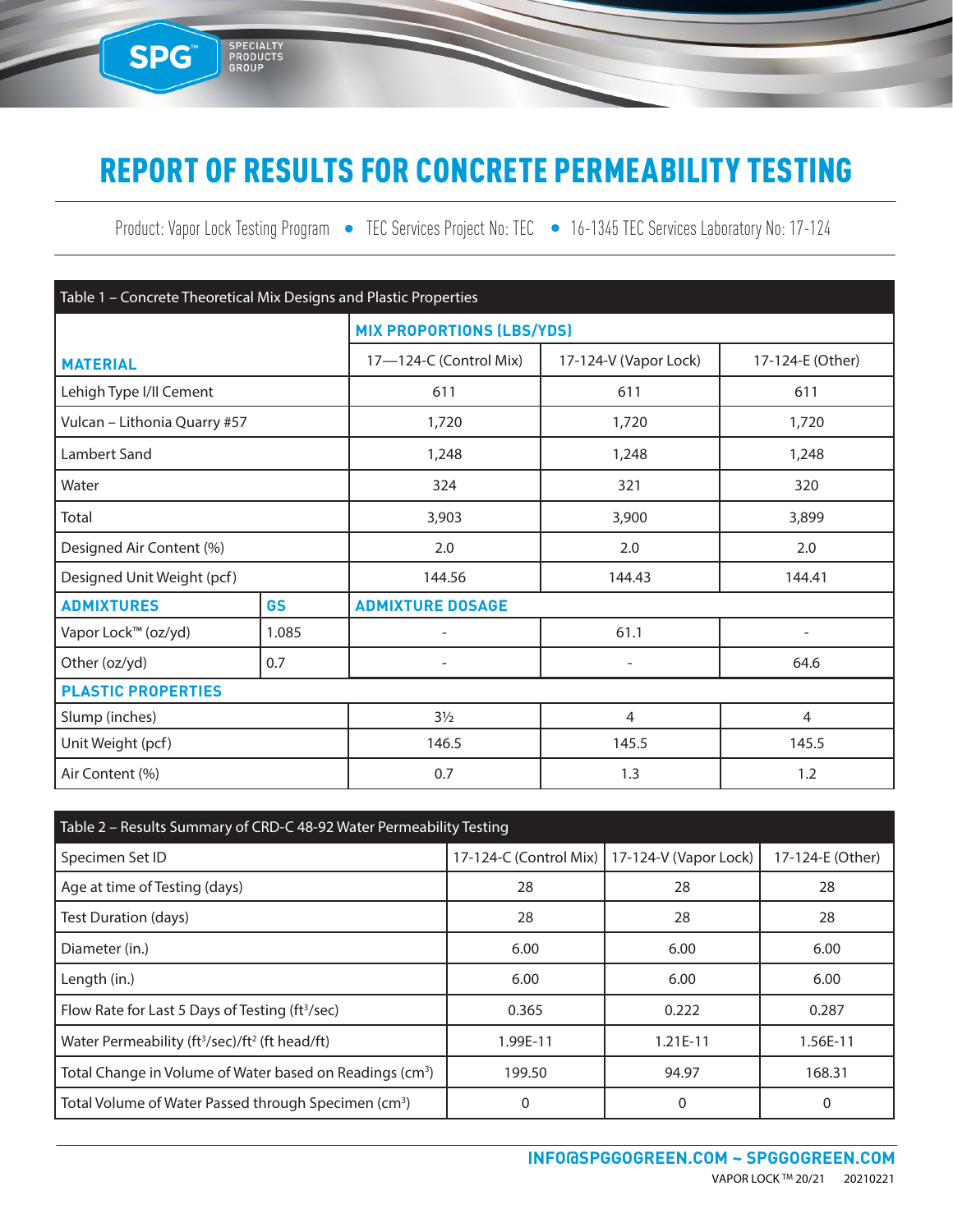### REPORT OF RESULTS FOR CONCRETE PERMEABILITY TESTING

SPG<sup>®</sup>

SPECIALTY<br>PRODUCTS<br>GROUP

Product: Vapor Lock Testing Program • TEC Services Project No: TEC • 16-1345 TEC Services Laboratory No: 17-124

| Table 3 - Results of CRD-C 48-92 Water Permeability Testing of the Control Mix |                 |                 |           |  |  |
|--------------------------------------------------------------------------------|-----------------|-----------------|-----------|--|--|
| Specimen Set ID                                                                | $17 - 124 - C1$ | $17 - 124 - C2$ | Average   |  |  |
| Age at time of Testing (days)                                                  | 28              | 28              | 28        |  |  |
| Test Duration (days)                                                           | 28              | 28              | 28        |  |  |
| Diameter (in.)                                                                 | 6.00            | 6.00            | 6.00      |  |  |
| Length (in.)                                                                   | 6.00            | 6.00            | 6.00      |  |  |
| Flow Rate for Last 5 Days of Testing (ft <sup>3</sup> /sec)                    | 0.314           | 0.416           | 0.365     |  |  |
| Water Permeability (ft <sup>3</sup> /sec)/ft <sup>2</sup> (ft head/ft)         | 1.71 E-11       | 2.27 E-11       | 1.99 E-11 |  |  |
| Total Change in Volume of Water based on Readings (cm <sup>3</sup> )           | 119.81          | 279.19          | 199.50    |  |  |
| Total Volume of Water Passed through Specimen (cm <sup>3</sup> )               | 0               | 0               | 0         |  |  |

| Table 4 – Results of CRD-C 48-92 Water Permeability Testing of the Vapor Lock |           |           |            |  |  |  |
|-------------------------------------------------------------------------------|-----------|-----------|------------|--|--|--|
| Specimen Set ID                                                               | 17-124-V1 | 17-124-V2 | Average    |  |  |  |
| Age at time of Testing (days)                                                 | 28        | 28        | 28         |  |  |  |
| Test Duration (days)                                                          | 28        | 28        | 28         |  |  |  |
| Diameter (in.)                                                                | 6.00      | 6.00      | 6.00       |  |  |  |
| Length (in.)                                                                  | 6.00      | 6.00      | 6.00       |  |  |  |
| Flow Rate for Last 5 Days of Testing (ft <sup>3</sup> /sec)                   | 0.172     | 0.271     | 0.222      |  |  |  |
| Water Permeability (ft <sup>3</sup> /sec)/ft <sup>2</sup> (ft head/ft)        | 9.40 E-12 | 1.48 E-11 | $1.21E-11$ |  |  |  |
| Total Change in Volume of Water based on Readings (cm <sup>3</sup> )          | 74.05     | 115.89    | 94.97      |  |  |  |
| Total Volume of Water Passed through Specimen (cm <sup>3</sup> )              | 0         | 0         | 0          |  |  |  |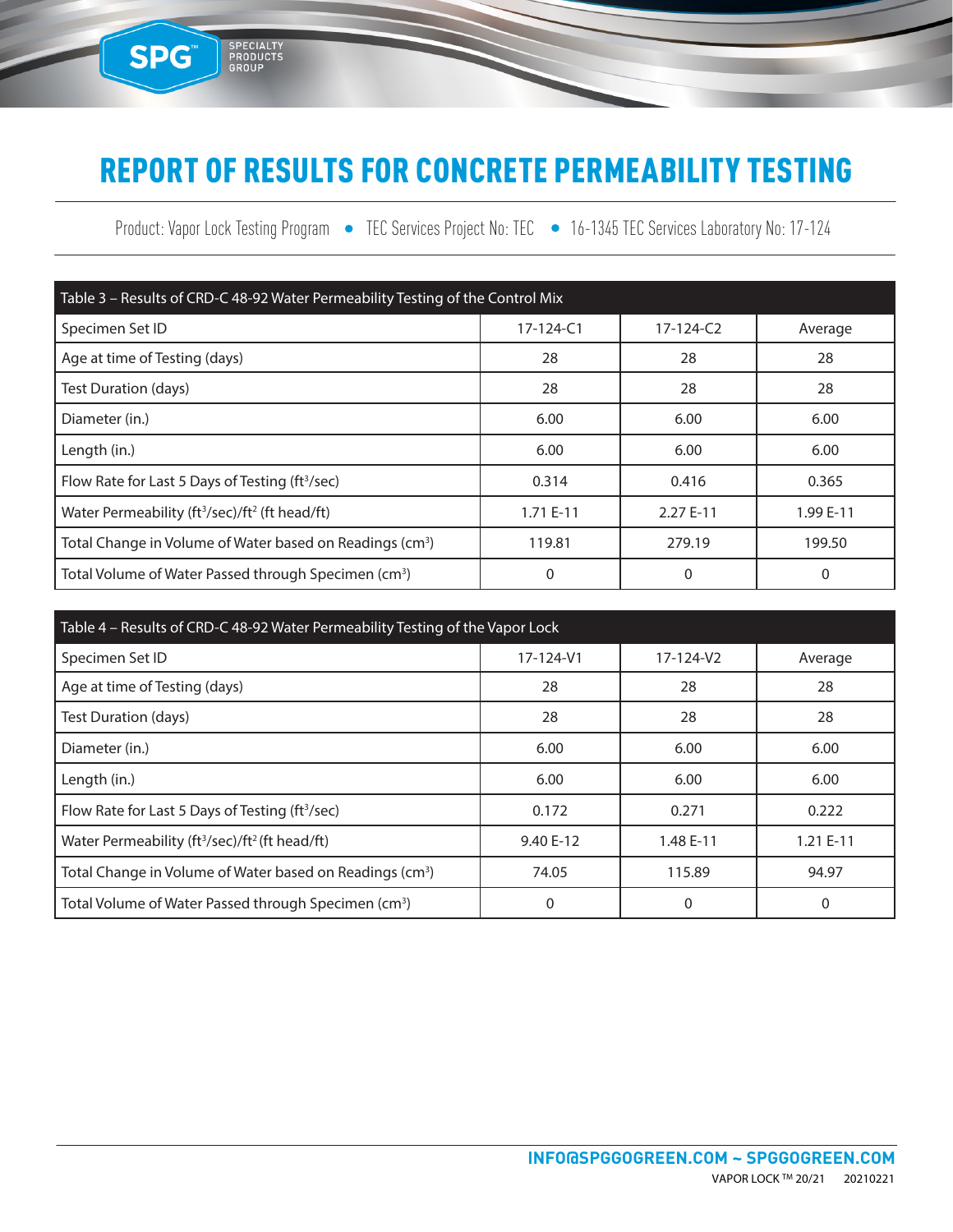# REPORT OF RESULTS FOR CONCRETE PERMEABILITY TESTING

SPG<sup>®</sup>

SPECIALTY<br>PRODUCTS<br>GROUP

Product: Vapor Lock Testing Program • TEC Services Project No: TEC • 16-1345 TEC Services Laboratory No: 17-124

| Table 5 - Results of CRD-C 48-92 Water Permeability Testing of the Other Mix |           |           |           |  |  |
|------------------------------------------------------------------------------|-----------|-----------|-----------|--|--|
| Specimen Set ID                                                              | 17-124-E1 | 17-124-E2 | Average   |  |  |
| Age at time of Testing (days)                                                | 28        | 28        | 28        |  |  |
| Test Duration (days)                                                         | 28        | 28        | 28        |  |  |
| Diameter (in.)                                                               | 6.00      | 6.00      | 6.00      |  |  |
| Length (in.)                                                                 | 6.00      | 6.00      | 6.00      |  |  |
| Flow Rate for Last 5 Days of Testing (ft <sup>3</sup> /sec)                  | 0.348     | 0.225     | 0.287     |  |  |
| Water Permeability (ft <sup>3</sup> /sec)/ft <sup>2</sup> (ft head/ft)       | 1.90 E-11 | 1.23 E-11 | 1.56 E-11 |  |  |
| Total Change in Volume of Water based on Readings (cm <sup>3</sup> )         | 238.83    | 97.79     | 168.31    |  |  |
| Total Volume of Water Passed through Specimen (cm <sup>3</sup> )             | 0         | 0         | 0         |  |  |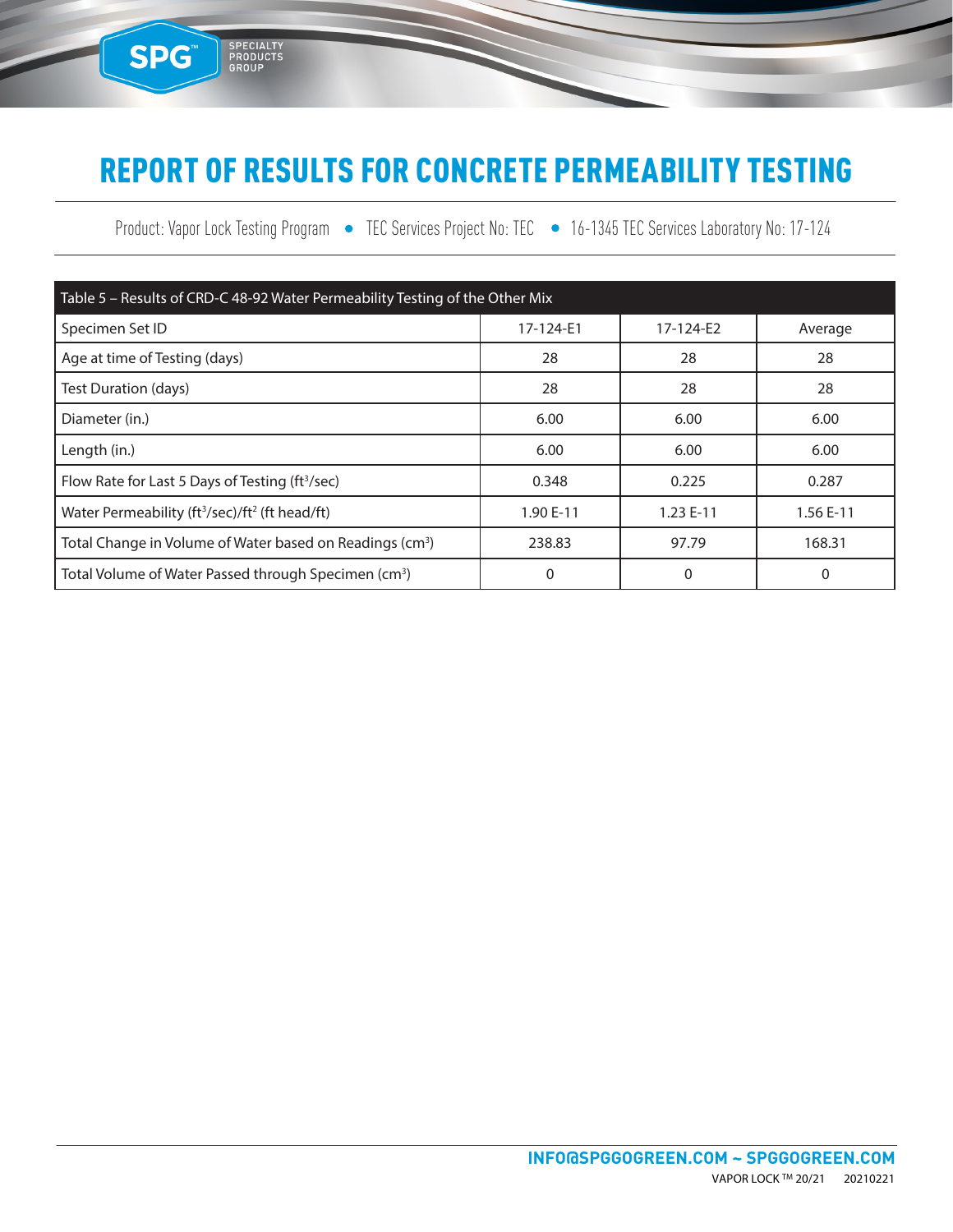SPG

SPECIALTY<br>PRODUCTS<br>GROUP

Project No: TEC 16-1345 • TEC Services Laboratory No: 17-124

| Table 1 - C441 Mix Proportions |                |                   |  |  |  |
|--------------------------------|----------------|-------------------|--|--|--|
| <b>MATERIAL</b>                | <b>CONTROL</b> | <b>VAPOR LOCK</b> |  |  |  |
| <b>Buzzi Cement</b>            | 400            | 400               |  |  |  |
| Vapor Lock                     | 0              | 0.26              |  |  |  |
| <b>Graded Pyrex Glass</b>      | 900            | 900               |  |  |  |
| Water                          | 217            | 218               |  |  |  |
| Flow (100-115%)                | 103            | 100               |  |  |  |

| Table 2 - Expansion Due to ASR Test Results (%)      |                        |                          |       |  |  |
|------------------------------------------------------|------------------------|--------------------------|-------|--|--|
|                                                      | <b>LENGTH (INCHES)</b> | <b>LENGTH CHANGE (%)</b> |       |  |  |
|                                                      | <b>INITIAL</b>         | <b>14 DAYS</b>           |       |  |  |
| Control 1                                            | 0.0536                 | 0.0576                   | 0.044 |  |  |
| Control 2                                            | 0.0640                 | 0.0678                   | 0.042 |  |  |
| Control 3                                            | 0.0655                 | 0.0679                   | 0.028 |  |  |
| <b>AVERAGE</b>                                       |                        | 0.038                    |       |  |  |
| 17-124- IVL                                          | 0.0724                 | 0.0740                   | 0.020 |  |  |
| I 7-124-2VL                                          | 0.0665                 | 0.0677                   | 0.016 |  |  |
| 17-124-3VL                                           | 0.0600                 | 0.0614                   | 0.018 |  |  |
| Reference                                            | 0.0438                 | 0.0434                   | $---$ |  |  |
| <b>AVERAGE</b>                                       |                        |                          | 0.01  |  |  |
| <b>REDUCTION OF MORTAR EXPANSION AS % OF CONTROL</b> |                        |                          | 52.6  |  |  |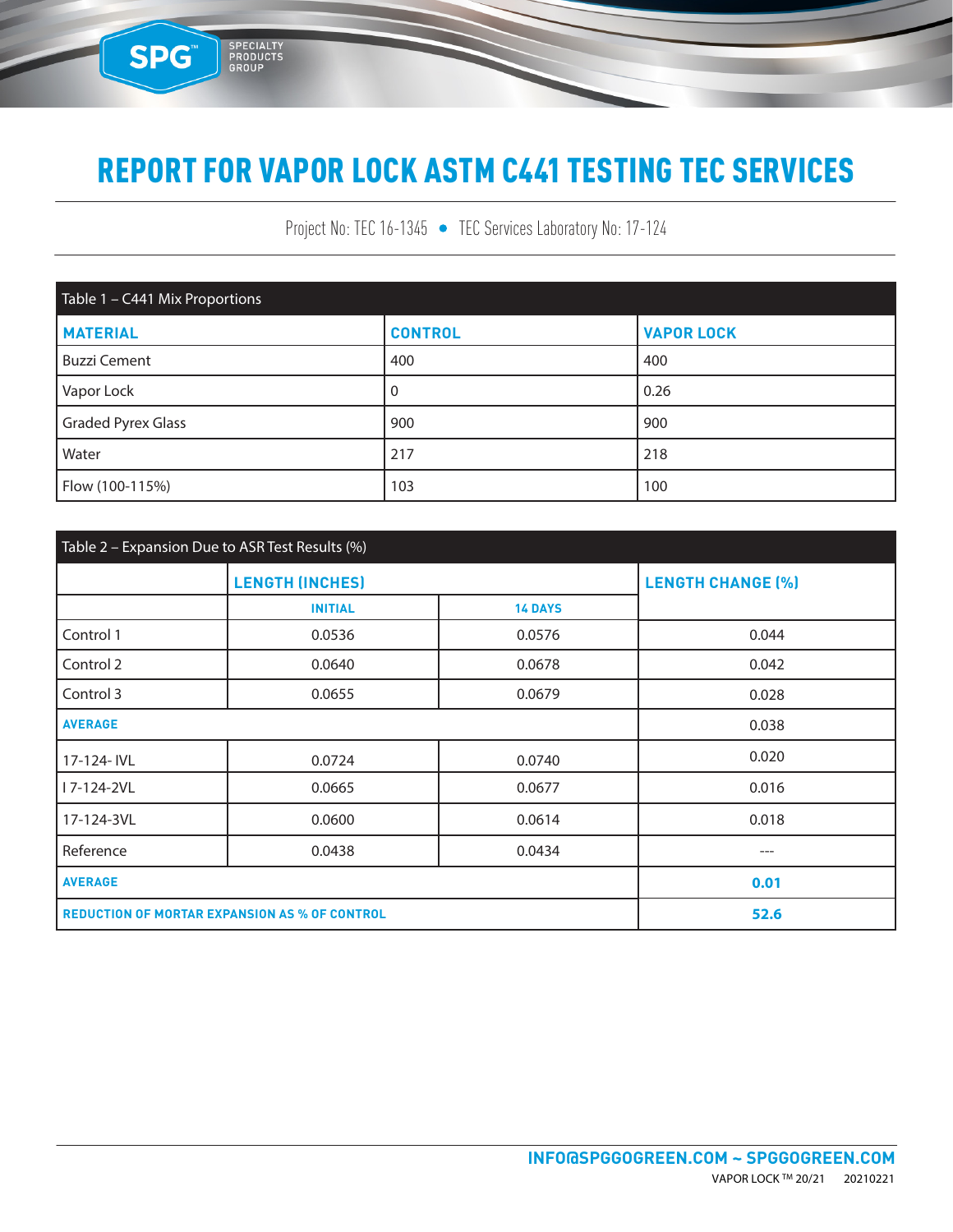Project No: TEC 16-1345 • TEC Services Laboratory No: 17-124 TEC SENICES LADORATORY NO: 17-124



### **Expansion Due to ASR**

#### **RAPID CHLORIDE PERMEABILITY IN ACCORDANCE WITH CARBONATE SILICATE (CSA) A23.2-23C STANDARD TEST METHOD FOR ELECTRICAL INDICATION OF CONCRETE'S ABILITY TO RESIST CHLORIDE ION PENETRATION**

*Test Results are provided in the table below*

SPG™

3E-09

5E-09

SPECIALTY<br>PRODUCTS<br>GROUP

6E-09

| <b>CONCRETE MIX INFORMATION</b> |                 |                  |                                           |                           | Charge<br>Passed in 6 | Age at                       |                     |                |    |
|---------------------------------|-----------------|------------------|-------------------------------------------|---------------------------|-----------------------|------------------------------|---------------------|----------------|----|
| ID NO.                          | <b>MIX CODE</b> | <b>DATE CAST</b> | <b>DESIGN</b><br><b>STRENGTH</b><br>(MPA) | <b>AIR CONTENT</b><br>[%] | <b>SLUMP</b><br>(MM)  | <b>CEMENT</b><br><b>TYPE</b> | hours<br>(coulombs) | Test<br>(days) |    |
| 2421                            |                 | Fe 1             |                                           |                           |                       |                              | 1045                | 68             |    |
| 2422                            | 612401<br>7/16  | 35               | 5.8                                       |                           |                       | GU<br>85                     |                     | 1071           | 91 |

|                             | 07/02/16                      | 07/09/16                        | 07/16/16                       | 07/23/16                       |
|-----------------------------|-------------------------------|---------------------------------|--------------------------------|--------------------------------|
| Mix Design                  | Ave. 7 days in Air<br>Storage | Ave. 1 4 days in Air<br>Storage | Ave. 21 days in Air<br>Storage | Ave. 28 days in Air<br>Storage |
| RRM0938 with Vapor Lock™    | 0.010%                        | 0.017%                          | 0.019%                         | 0.029%                         |
| RRM0938 with no Vapor Lock™ | 0.013%                        | 0.024%                          | 0.029%                         | 0.037%                         |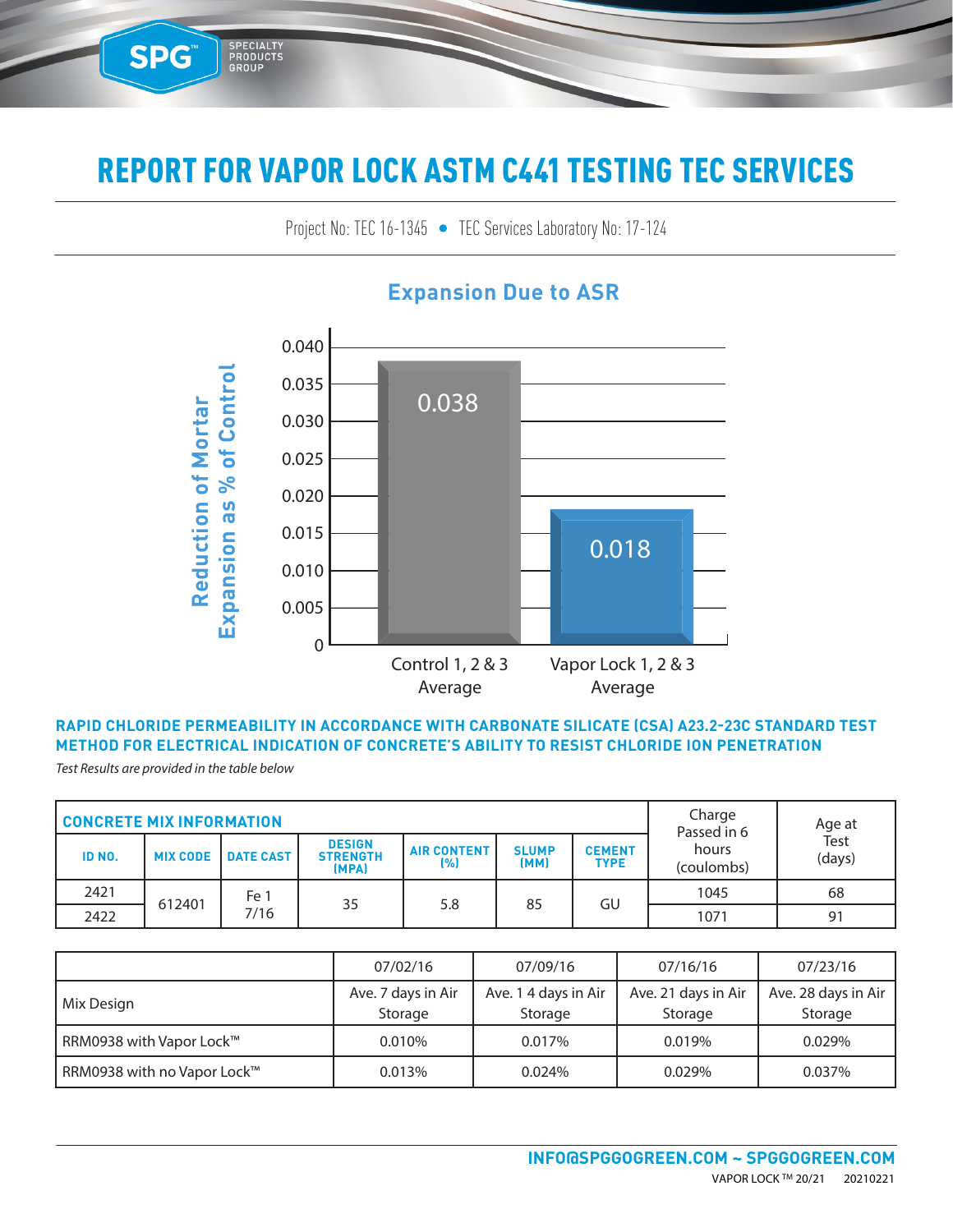SPG™

SPECIALTY<br>PRODUCTS<br>GROUP

Project No: TEC 16-1345 • TEC Services Laboratory No: 17-124

| D5084 Testing             |                                   |                     |
|---------------------------|-----------------------------------|---------------------|
| <b>SAMPLE LOCATION</b>    | <b>SAMPLE DESCRIPTION</b>         | <b>I MIX DESIGN</b> |
| Roof Level Suspended Slab | Concrete cylinder with Vapor Lock | V6000PT2            |

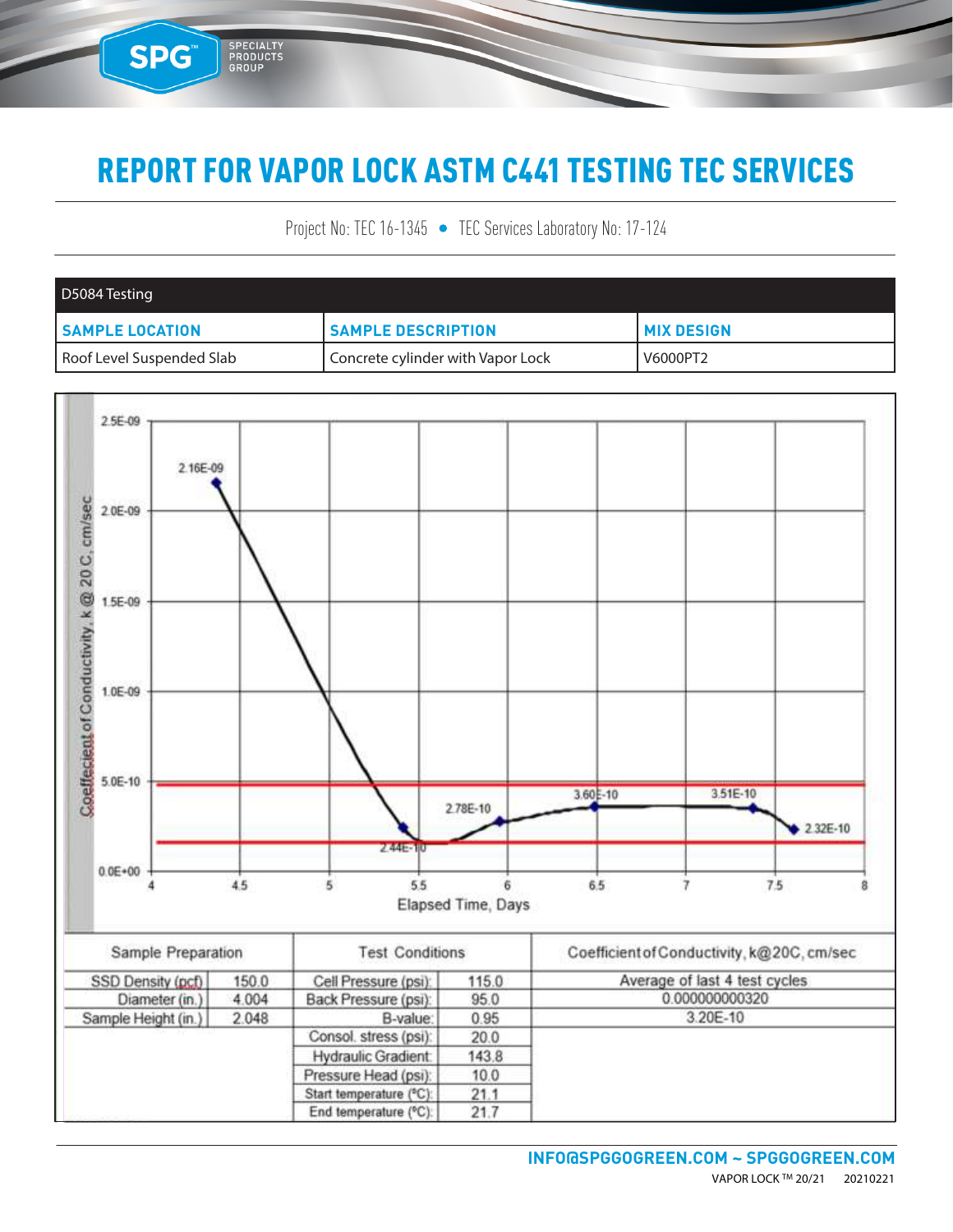**SPG™** 

SPECIALTY<br>PRODUCTS<br>GROUP

Project No: TEC 16-1345 • TEC Services Laboratory No: 17-124

**Shrinkage compared with SRA & Vapor Lock™ shows an average 27% decrease in shrinkage when using Vapor Lock™**



0.040 **Strength testing shows Vapor Lock™ increased strength by an average 4%**